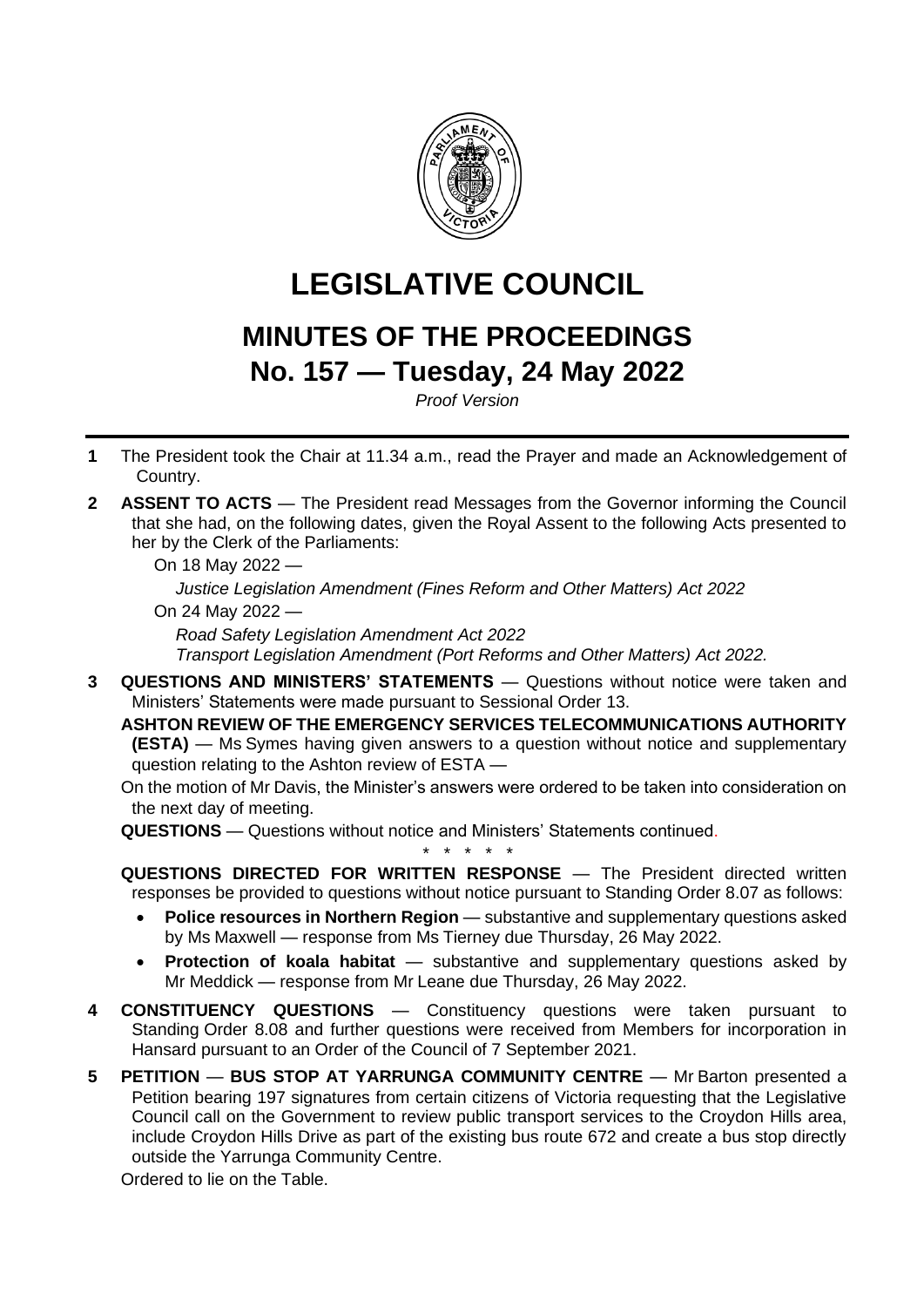## **6 FIREFIGHTERS' PRESUMPTIVE RIGHTS COMPENSATION LEGISLATION AMENDMENT**

**BILL 2022** — Ms Maxwell introduced *A Bill for an Act to amend the Firefighters' Presumptive Rights Compensation and Fire Services Legislation Amendment (Reform) Act 2019 and the Forests Amendment (Forest Firefighters Presumptive Rights Compensation) Act 2021 to provide for additional specified forms of cancer that are presumed to be caused by the nature of a firefighter's employment for the purposes of claiming compensation*.

On the motion of Ms Maxwell, the Bill was read a first time and ordered to be read a second time on the next day of meeting.

### **7 PAPERS** —

**SCRUTINY OF ACTS AND REGULATIONS COMMITTEE** — **ALERT DIGEST** — Pursuant to section 35 of the *Parliamentary Committees Act 2003*, Mr Gepp presented Alert Digest No. 7 of 2022 (including Appendices) from the Scrutiny of Acts and Regulations Committee. Ordered to be published.

\* \* \* \* \*

**PAPERS PURSUANT TO STATUTE** — The following Papers, pursuant to the directions of several Acts of Parliament, were laid on the Table by the Clerk:

Essential Services Commission — Accident towing fees review 2021; Final report, 1 April 2022, under section 212G of the Accident Towing Services Act 2007.

Municipal Association of Victoria — Report, 2020-21.

Planning and Environment Act 1987 — Notices of Approval of the following amendments to planning schemes —

Baw Baw Planning Scheme — Amendment C139.

Boroondara Planning Scheme — Amendment C355.

Cardinia Planning Scheme — Amendment C257.

Greater Bendigo Planning Scheme — Amendment C261.

Greater Geelong Planning Scheme — Amendment C422.

Mansfield Planning Scheme - Amendment C50.

Moreland Planning Scheme — Amendment C216.

Nillumbik Planning Scheme — Amendment C131.

Stonnington Planning Scheme — Amendments C297, C317 and C318.

Victoria Planning Provisions — Amendment VC218.

Statutory Rules under the following Acts of Parliament —

Child Wellbeing and Safety Act 2005 — No. 25.

Gas Safety Act 1997 — No. 29.

Long Service Benefits Portability Act 2018 — No. 26.

Road Safety Act 1986 — Nos. 30 and 31.

Service Victoria Act 2018 — No. 27.

Summary Offences Act 1966 — No. 28.

Subordinate Legislation Act 1994 — Documents under section 15 in respect of Statutory Rule Nos. 24, 26, 27, 30 and 31.

#### **8 BUSINESS OF THE COUNCIL** — Mr Davis moved, by leave, That precedence be given to the following General Business on Wednesday, 25 May 2022 —

- (1) Order of the Day made this day by Ms Maxwell, second reading of the Firefighters' Presumptive Rights Compensation Legislation Amendment Bill 2022;
- (2) the notice of motion given this day by Ms Crozier on the Ashton review into the capabilities of the Emergency Services Telecommunications Authority;
- (3) the notice of motion given this day by Mr Davis on funding for the Independent Broad-based Anti-corruption Commission and the Victorian Ombudsman;
- (4) the notice of motion given this day by Mr Quilty on the establishment of a Royal Commission into the integrity of COVID-19 public health directions;
- (5) Order of the Day No. 63, resumption of debate on a production of documents motion relating to correspondence between the Premier and Mr John Woodman and his employees and companies; and